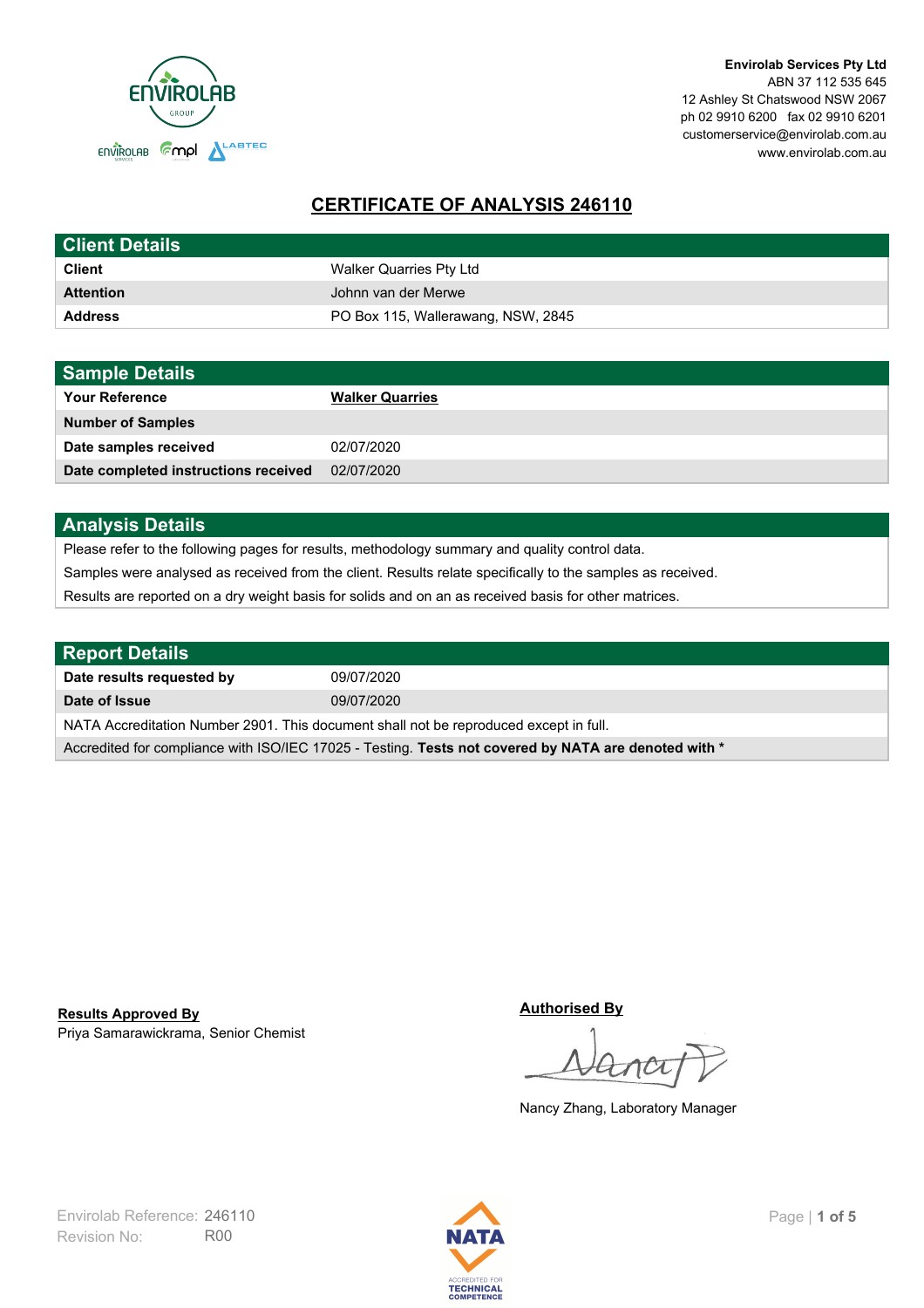| Dust Deposition AS 3580.10.1 |                          |                            |                            |                            |                            |
|------------------------------|--------------------------|----------------------------|----------------------------|----------------------------|----------------------------|
| <b>Our Reference</b>         |                          | 246110-1                   | 246110-2                   | 246110-3                   | 246110-4                   |
| <b>Your Reference</b>        | <b>UNITS</b>             | DG <sub>1</sub>            | DG <sub>2</sub>            | DG <sub>3</sub>            | DG4                        |
| Date Sampled                 |                          | 29/05/2020 -<br>30/06/2020 | 29/05/2020 -<br>30/06/2020 | 29/05/2020 -<br>30/06/2020 | 29/05/2020 -<br>30/06/2020 |
| Dust Gauge Start Date        | $\overline{\phantom{m}}$ | 29/05/2020                 | 29/05/2020                 | 29/05/2020                 | 29/05/2020                 |
| Dust Gauge End Date          | $\overline{\phantom{a}}$ | 30/06/2020                 | 30/06/2020                 | 30/06/2020                 | 30/06/2020                 |
| Dust - No. of Days Collected |                          | 33                         | 33                         | 33                         | 33                         |
| Date prepared                | $\overline{\phantom{a}}$ | 06/07/2020                 | 06/07/2020                 | 06/07/2020                 | 06/07/2020                 |
| Date analysed                |                          | 07/07/2020                 | 07/07/2020                 | 07/07/2020                 | 07/07/2020                 |
| Insoluble Solids             | g/m <sup>2</sup> /month  | 0.3                        | 0.2                        | 0.1                        | 0.2                        |
| Combustible Matter           | $g/m2$ /month            | 0.1                        | 0.1                        | < 0.1                      | 0.2                        |
| Ash                          | g/m <sup>2</sup> /month  | 0.2                        | 0.1                        | < 0.1                      | < 0.1                      |
| Soluble Matter               | g/m <sup>2</sup> /month  | 1.1                        | 0.5                        | 0.1                        | 0.8                        |
| <b>Total Solids</b>          | $q/m^2$ /month           | 1.5                        | 0.7                        | 0.2                        | 1.0                        |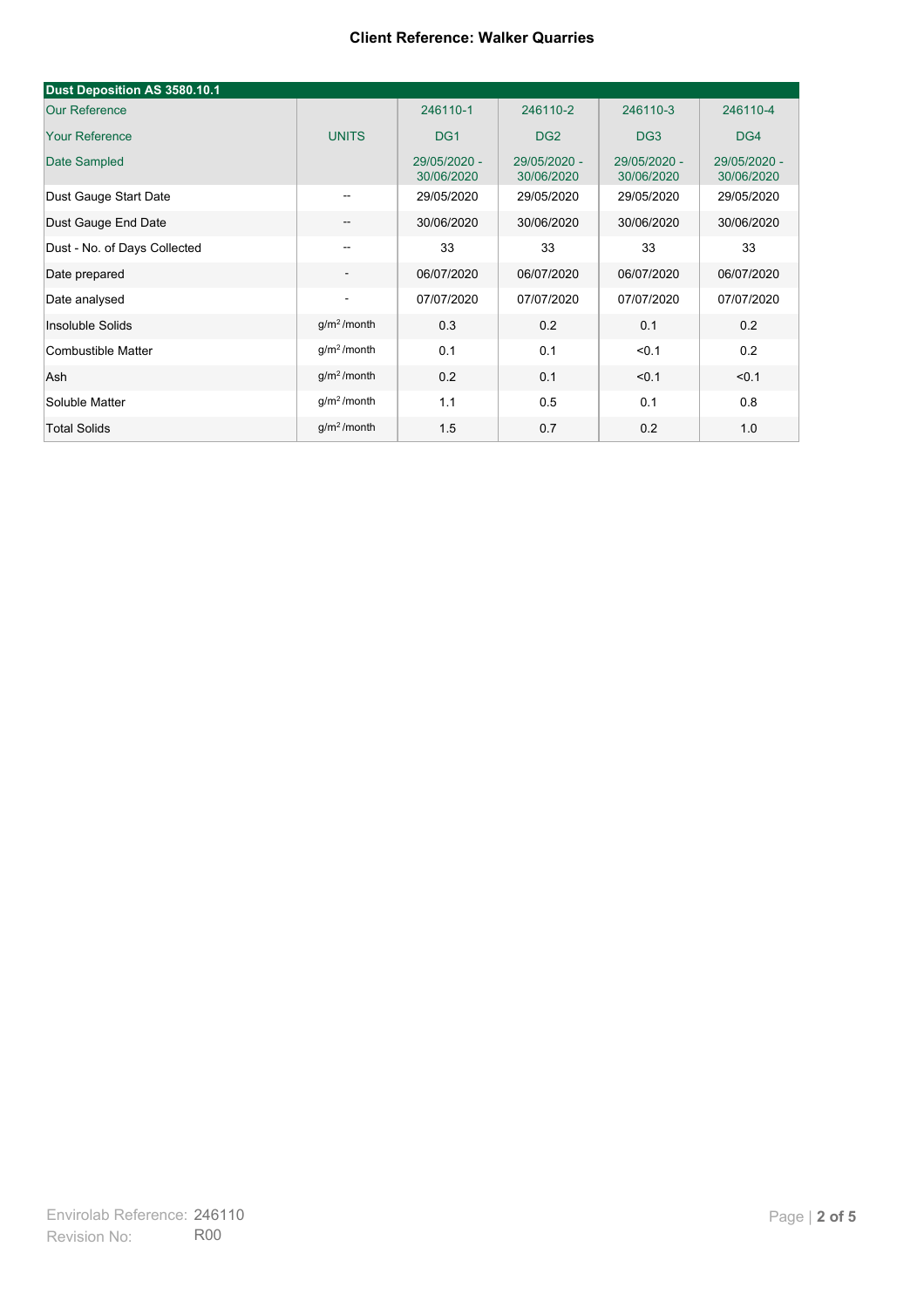| Method ID    | <b>Methodology Summary</b>                                            |
|--------------|-----------------------------------------------------------------------|
| AS 3580.10.1 | <sup>1</sup> Analysis of dust gauges by AS 3580.10.1 (analysis only). |

F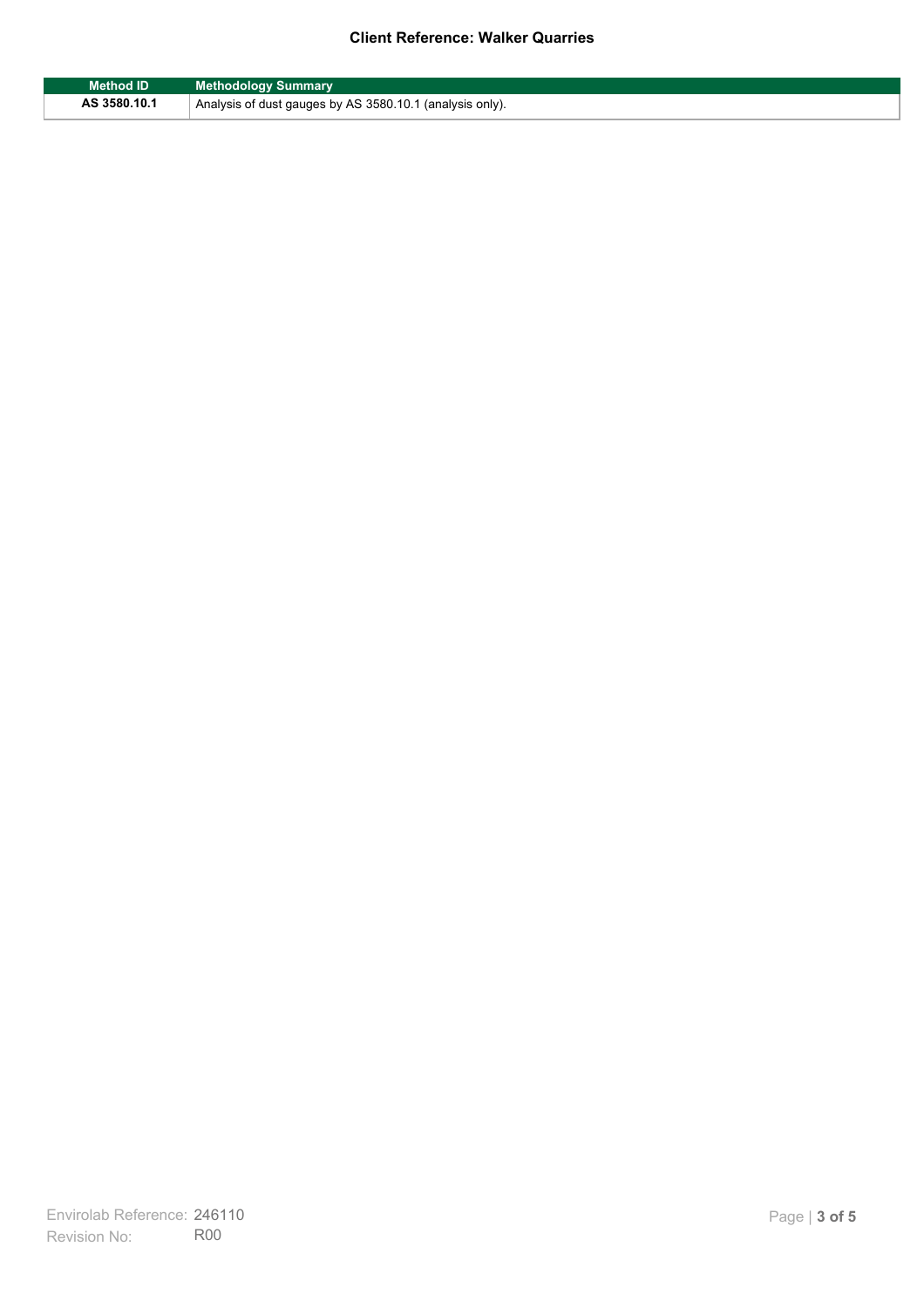| <b>Result Definitions</b> |                                           |
|---------------------------|-------------------------------------------|
| <b>NT</b>                 | Not tested                                |
| <b>NA</b>                 | Test not required                         |
| <b>INS</b>                | Insufficient sample for this test         |
| <b>PQL</b>                | <b>Practical Quantitation Limit</b>       |
| $\prec$                   | Less than                                 |
| $\geq$                    | Greater than                              |
| <b>RPD</b>                | <b>Relative Percent Difference</b>        |
| <b>LCS</b>                | Laboratory Control Sample                 |
| <b>NS</b>                 | Not specified                             |
| <b>NEPM</b>               | National Environmental Protection Measure |
| <b>NR</b>                 | Not Reported                              |